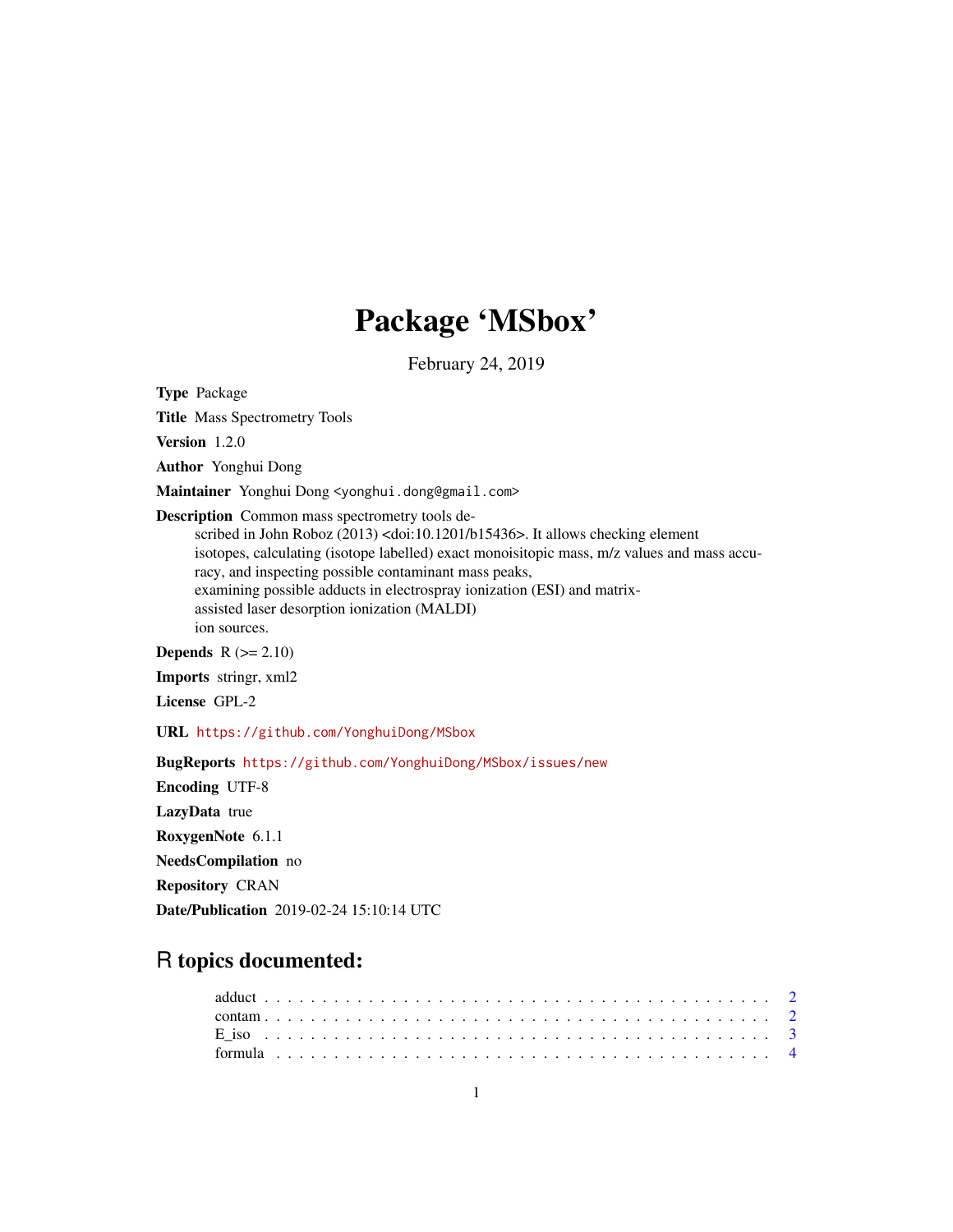#### <span id="page-1-0"></span> $2 \cos \theta$  contamposition of  $2 \cos \theta$  contamposition  $2 \cos \theta$  contamposition  $2 \sin \theta$

| Index |  |  |  |  |  |  |  |  |  |  |  |  |  |  |  |  |  |  |  |  | Я |
|-------|--|--|--|--|--|--|--|--|--|--|--|--|--|--|--|--|--|--|--|--|---|

adduct *Common adducts*

#### Description

calculate common adduct ions in positive or negative ion mode

#### Usage

 $adduct(F, mode = c(" +", " -")$ 

#### Arguments

|      | chemical formula, case insensitive                   |
|------|------------------------------------------------------|
| mode | ionization mode, either positive '+' or negative '-' |

#### Author(s)

Yonghui Dong

### Examples

adduct('C1H4', mode = '-') adduct('C1h4', mode = '+')

|--|--|

#### Description

check the possible contaminants

#### Usage

contam(mz, ppm = 10, mode =  $c("''', "''-")$ )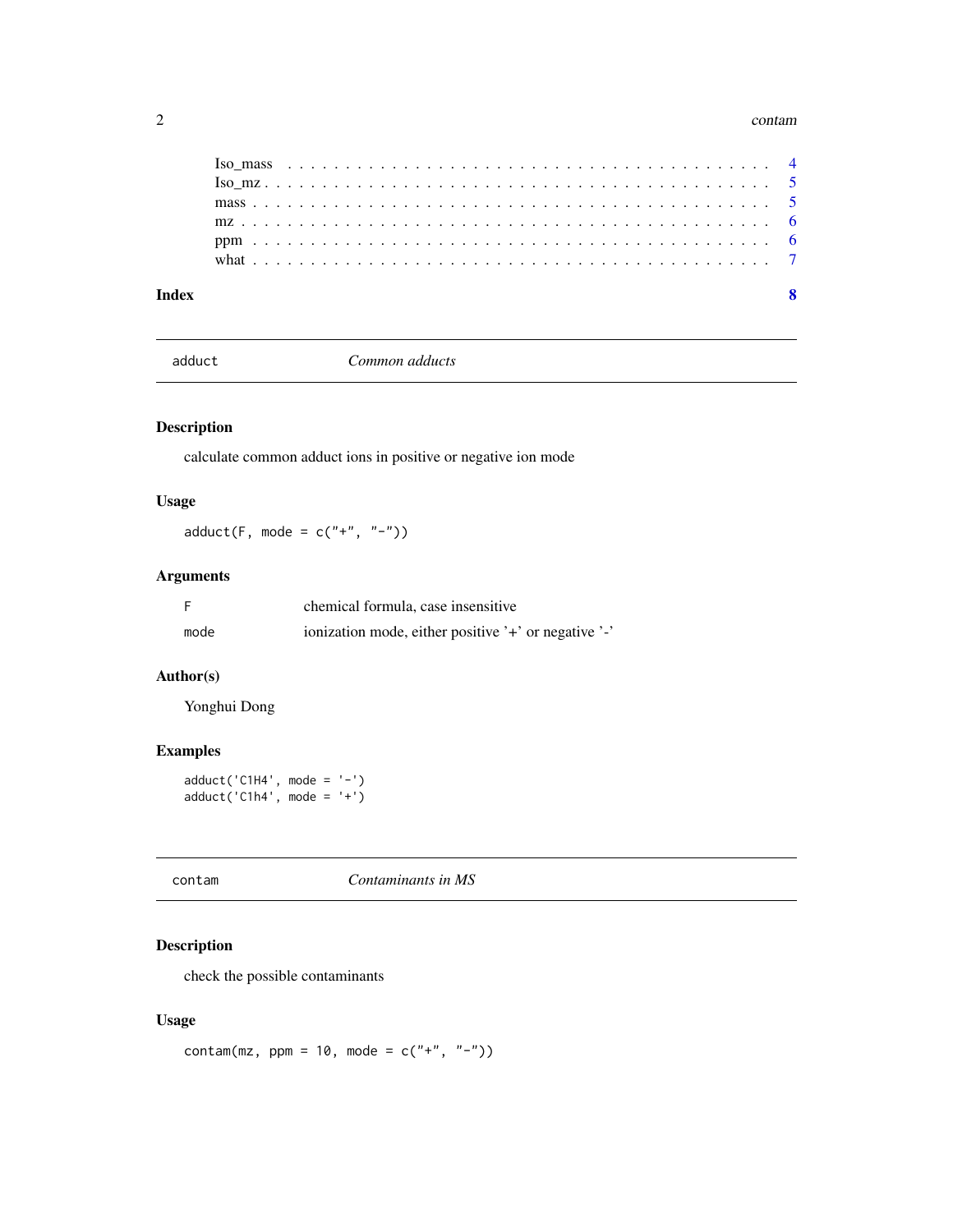#### <span id="page-2-0"></span> $E$ <sub>iso</sub> 3

#### Arguments

| mz   | suspected m/z value                                  |
|------|------------------------------------------------------|
| ppm  | mass tolerance, default value $= 10$                 |
| mode | ionization mode, either positive '+' or negative '-' |

#### Author(s)

Yonghui Dong

#### Examples

 $contam(33.0335, ppm = 10, mode = '+')$  $\text{contam}(44.998, \text{ ppm} = 10, \text{ mode} = '-')$ 

#### E\_iso *Element isotopes*

#### Description

check element isotope information

#### Usage

E\_iso(S)

#### Arguments

S element, can be element symbol (i.e. C) or full name (i.e. Carbon). Both Element symbol and full name are case insensitive.

#### Author(s)

Yonghui Dong

#### Examples

```
E_iso('Na') # element symbol
E_iso('nA') # element symbol, case insensitive
E_iso('Carbon') # element full name
E_iso('carBon') # element full name, case insensitive
```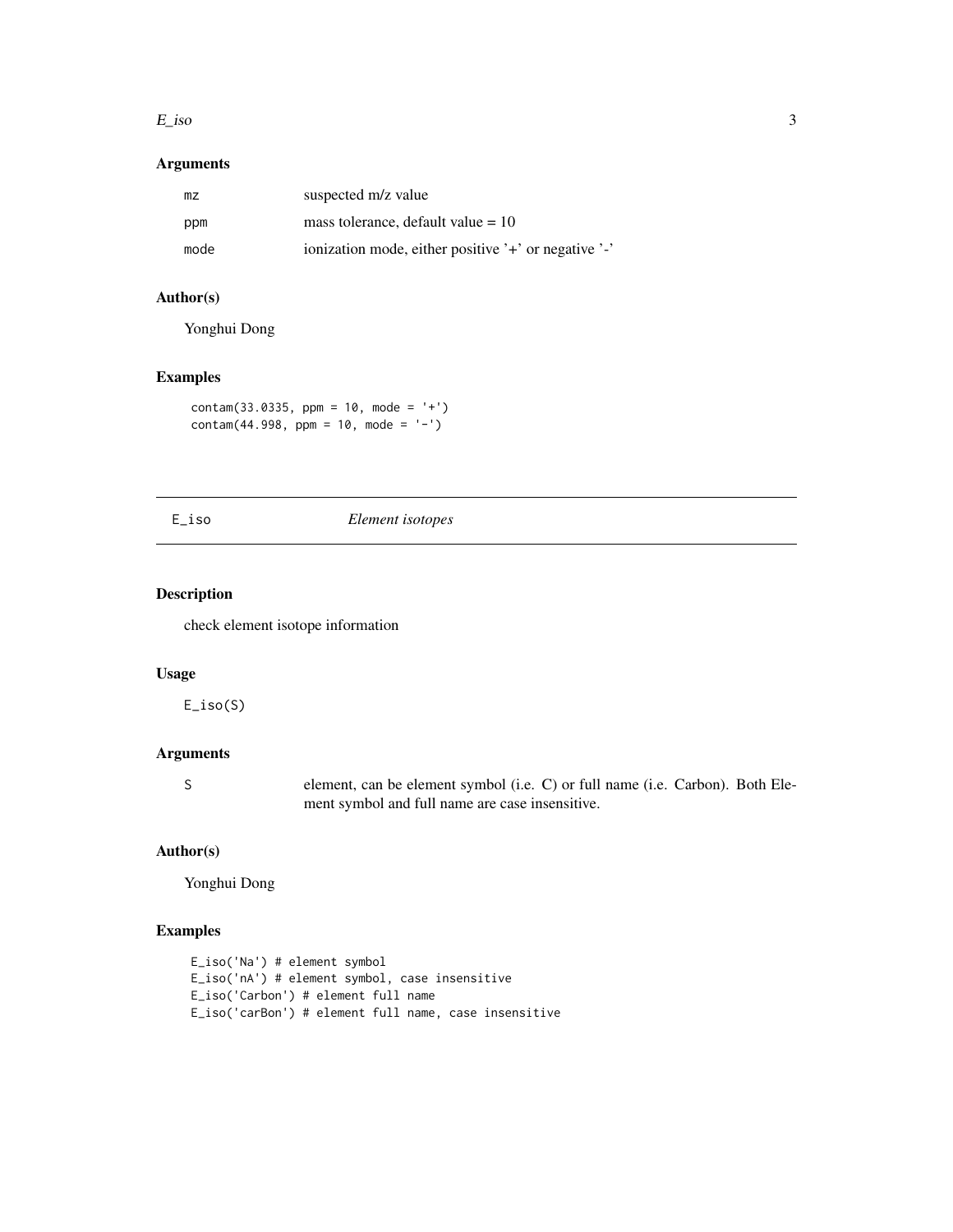<span id="page-3-0"></span>

#### Description

get compound formula and structure from https://cactus.nci.nih.gov/chemical/structure

#### Usage

formula(chem, representation = "formula", info = FALSE)

#### Arguments

chem, chemical name of the compound representation, representation methods, formula is default info, extra molecular information that users can query

| THI Q, | <u>UXUA MOICCUIAE MITOHINATION UNA USCES CAN</u> |  |  |
|--------|--------------------------------------------------|--|--|
|        |                                                  |  |  |

#### Author(s)

Yonghui Dong

#### Examples

formula('malic acid') formula(c('malic acid', 'citric acid', 'tartaric acid'))

Iso\_mass *Isotope labelled molecular mass*

#### Description

Calculate isotope labelled molecular mass

#### Usage

Iso\_mass(F, iso)

#### Arguments

| F,   | chemical formula, case insensitive  |
|------|-------------------------------------|
| iso. | labelled elements, case insensitive |

#### Author(s)

Yonghui Dong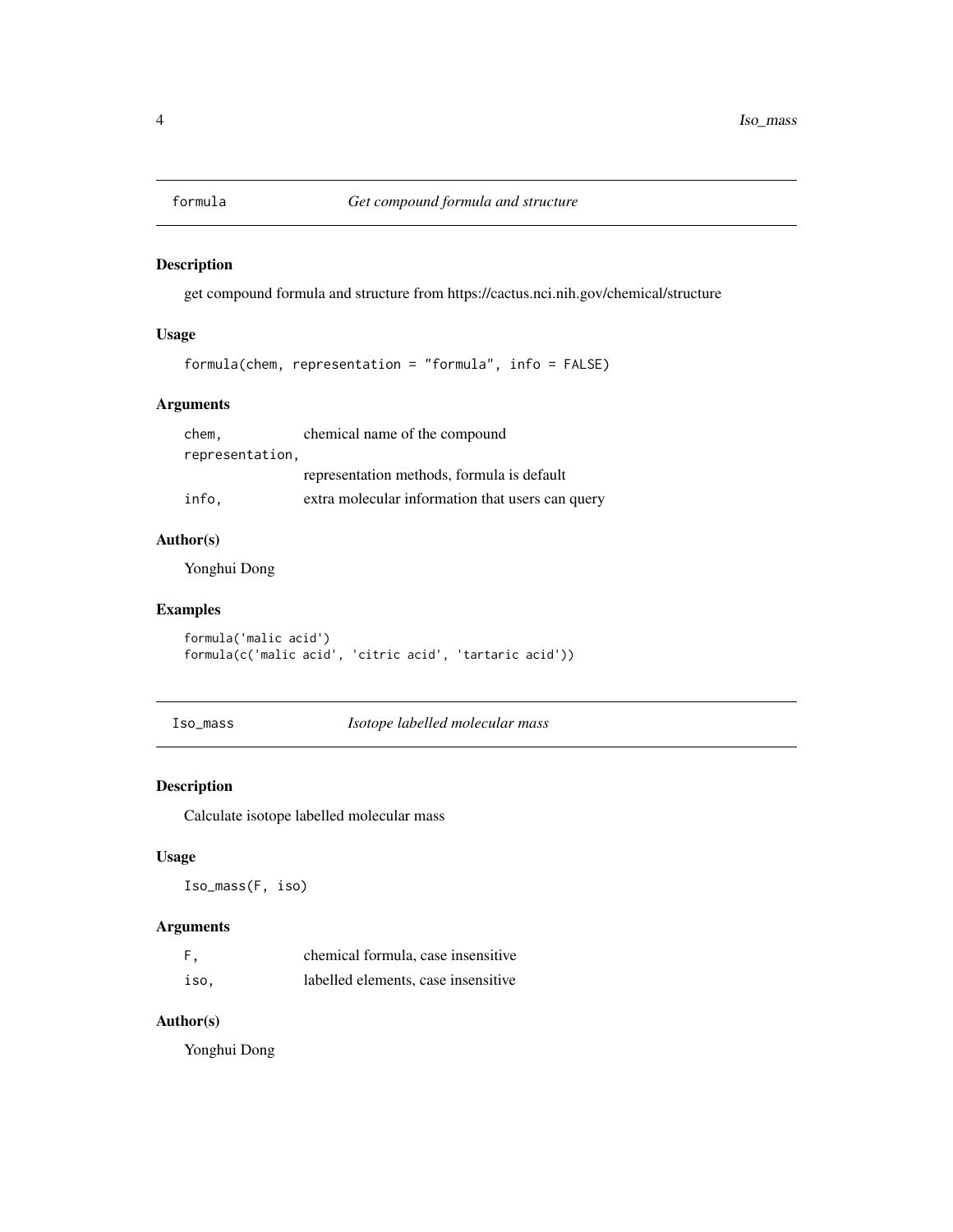#### <span id="page-4-0"></span>Iso\_mz 5

#### Examples

Iso\_mass(F = 'C7H6O4', iso = '[13]C2[2]H3') # Two 13C and three 2H are labled

| Iso_mz | Isotope labelled molecular mass |  |
|--------|---------------------------------|--|
|--------|---------------------------------|--|

#### Description

Calculate isotope labelled m/z

#### Usage

Iso\_mz(F, iso, z)

#### Arguments

| F.   | chemical formula, case insensitive  |
|------|-------------------------------------|
| iso. | labelled elements, case insensitive |
|      | charge                              |

#### Author(s)

Yonghui Dong

#### Examples

Iso\_mz(F = 'C7H6O4', iso = '[13]C2[2]H3', z = -1) # Two 13C and three 2H are labled

mass *molecular mass*

#### Description

calculate accurate molecular mass

#### Usage

mass(F)

#### Arguments

F chemical formula, case insensitive

#### Author(s)

Yonghui Dong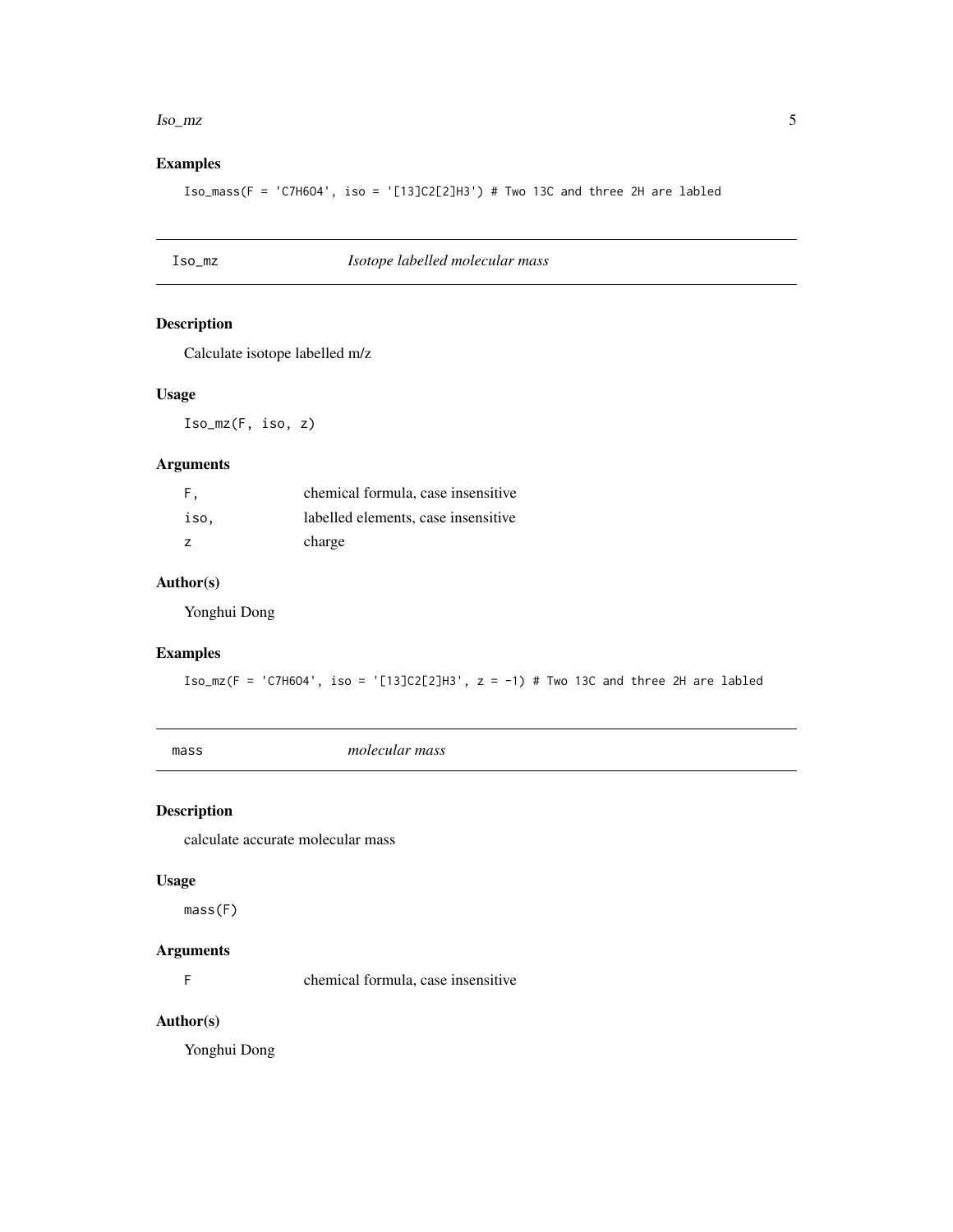#### Examples

```
mass('C7H6O4')
mass('c7H6O4') # case insensitive
mass(c('K1', 'C5H8', 'nA20')) # vector input
```
mz *accurate ion mass*

#### Description

calculate accurate ion mass

#### Usage

 $mz(m, z)$ 

#### Arguments

| m | chemical formula of an ion, case insensitive |
|---|----------------------------------------------|
|   | charge                                       |

#### Author(s)

Yonghui Dong

#### Examples

```
mz('C7H7O4', z = 1)
mz('C10H6C11', z = -1)mz('C7h704', z = 1) # case insensitive
mz(c('C7H7O4', 'c1'), z = -1) # vector input
```
ppm *mass accuracy*

#### Description

calculate the mass accuracy of measured m/z. lazy input allowed

#### Usage

ppm(m, t, lazy = TRUE)

<span id="page-5-0"></span>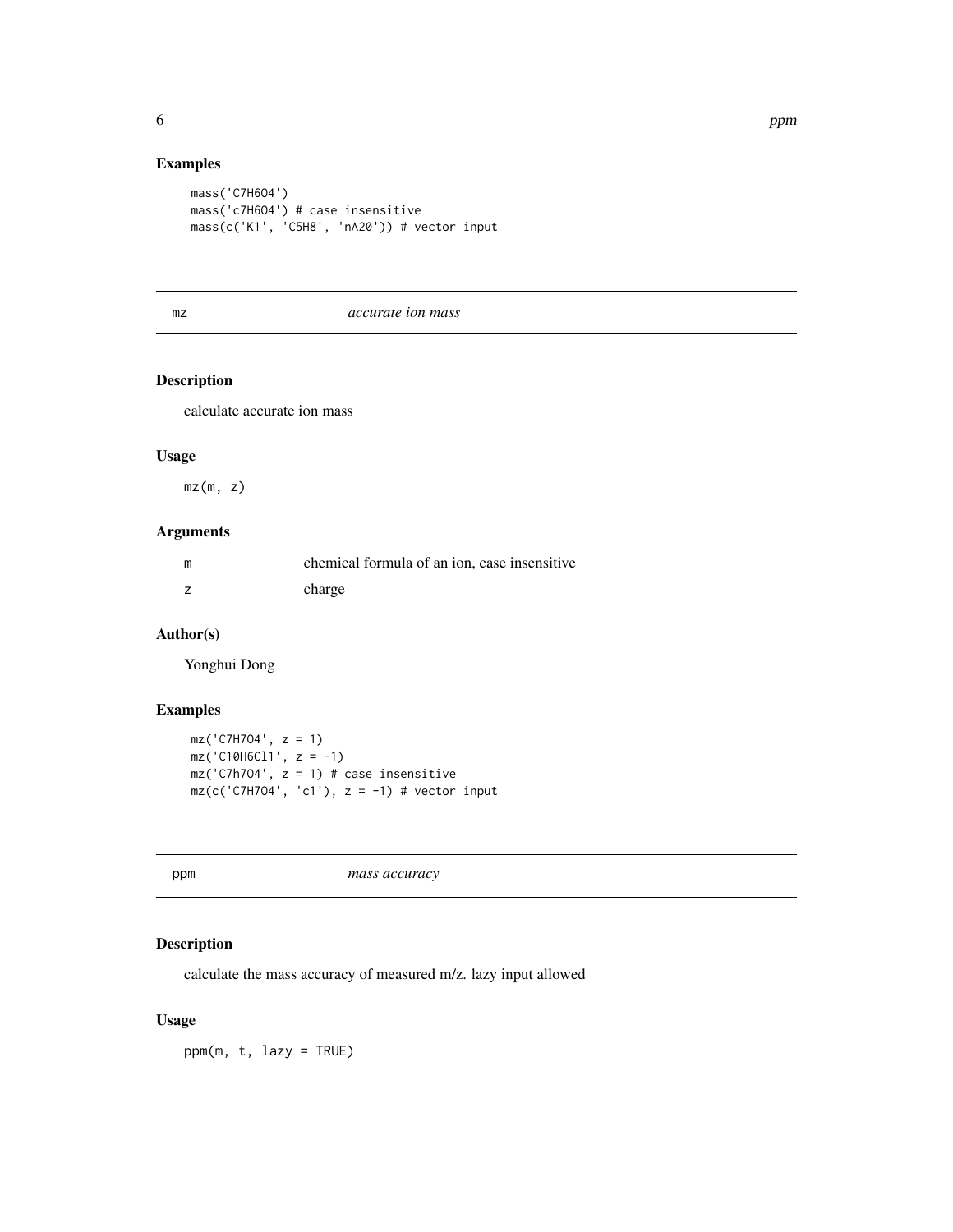#### <span id="page-6-0"></span>what  $\overline{7}$

#### Arguments

| m    | measured m/z             |
|------|--------------------------|
|      | theoretical m/z          |
| lazv | if lazy input is allowed |

#### Author(s)

Yonghui Dong

#### Examples

```
ppm(155.03383, 155.03388) # with m/z value
ppm(155.03383, .03388) # lazy input when the integer parts of m and t are the same
ppm(155.03384, mz('C7H7O4', z = 1)) # with ion formula
```
what *search for m/z in from the idiom metabolomics database*

#### Description

tentative metabolite identification based on m/z value search

#### Usage

what( $mz$ , mode = NULL,  $ppm = 5$ )

#### Arguments

| mz   | m/z values                                           |
|------|------------------------------------------------------|
| mode | ionization mode, either positive '+' or negative '-' |
| ppm  | mass tolerance, default value $= 10$                 |

#### Author(s)

Yonghui Dong

#### Examples

 $what(133.014, ppm = 10, mode = '-'')$